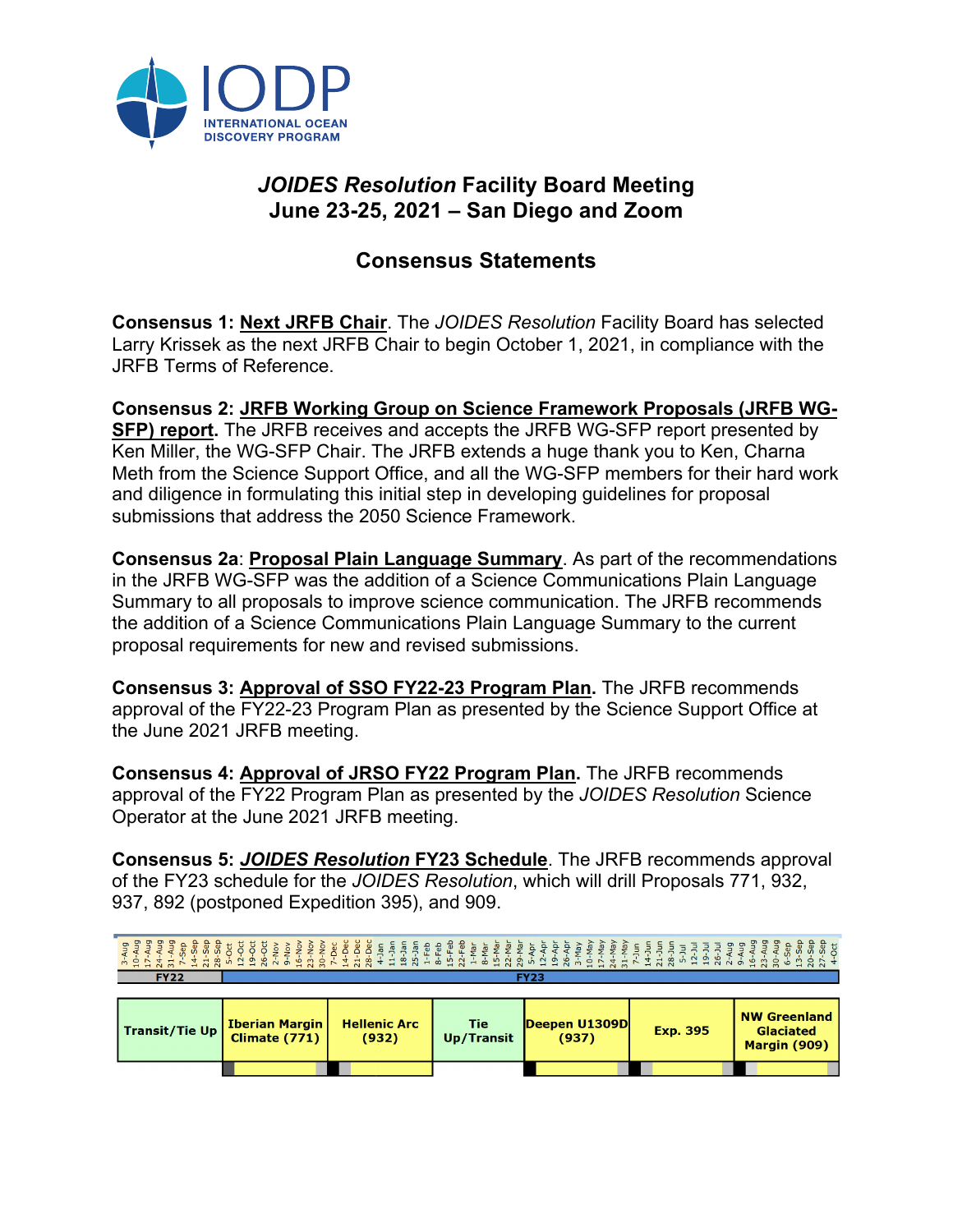**Consensus 6: Future Calls for Drilling Proposals**. As stated in JRFB Consensus Statement 3 from the November 2020 virtual meeting, the number of proposals with the JRFB and at the SEP that would use the *JOIDES Resolution* is more than sufficient to schedule through the end of FY 2024 and the end of the International Ocean Discovery Program. The JRFB will no longer accept any new proposals that address the current Science Plan and want to use the *JOIDES Resolution*. Revisions to proposals already in the system to use the *JOIDES Resolution* and requested by the SEP can be submitted.

**Consensus 7: IODP Publications**. The JRFB applauds the continued efforts of Lorri Peters and her IODP Publications Services team in promoting and making readily accessible the science results from scientific ocean drilling. We also thank everyone involved for their continued professionalism, innovation, and dedication to publishing IODP science.

**Consensus 8:** *JOIDES Resolution* **Ship Track.** Given that no expeditions have been implemented by the *JOIDES Resolution* for over a year because of the COVID-19 pandemic, the proposal pressure remains in the Atlantic Ocean. Therefore, the JRFB recommends the *JOIDES Resolution* stays in the Atlantic Ocean with the possibility of eastern Pacific Ocean drilling through the end of the International Ocean Discovery Program.

**Consensus 9: Fate of Unimplemented IODP Drilling Proposals**. It is evident that many proposals currently residing at the JRFB will not be drilled in the International Ocean Discovery Program. The JRFB has concluded that proponents of proposals outside the Atlantic Ocean (including the Mediterranean Sea) and eastern Pacific Ocean (see Consensus 8) will be asked if they want these to be considered for implementation in any subsequent scientific ocean drilling program, realizing that the details of such a program remain to be formulated. Once scheduling options are exhausted within the current program, proponents of proposals at the JFRB in the Atlantic/Mediterranean and eastern Pacific will also be asked if they want these to be considered for implementation in any subsequent scientific ocean drilling program. Proponents wishing to have proposals considered for future implementation will need to submit revisions that follow the guidelines for proposals addressing the 2050 Science Framework, once they are available (see Consensus 13). These revised proposals will be subject to review.

**Consensus 10: Orphan Sites**. It is evident that the orphan sites that remain at the JRFB will not be drilled in the International Ocean Discovery Program. The JRFB has concluded that the proponents of these proposals should be informed of this situation with options to propose drilling these sites in any future program, once the details of a future program are available. For example, APL-like proposals could be submitted or these sites could be included in a new proposal to a future program.

**Consensus 11: Undrillable Proposals**. Four proposals at the JRFB have been deemed "undrillable" due to political instability and safety issues. These proposals are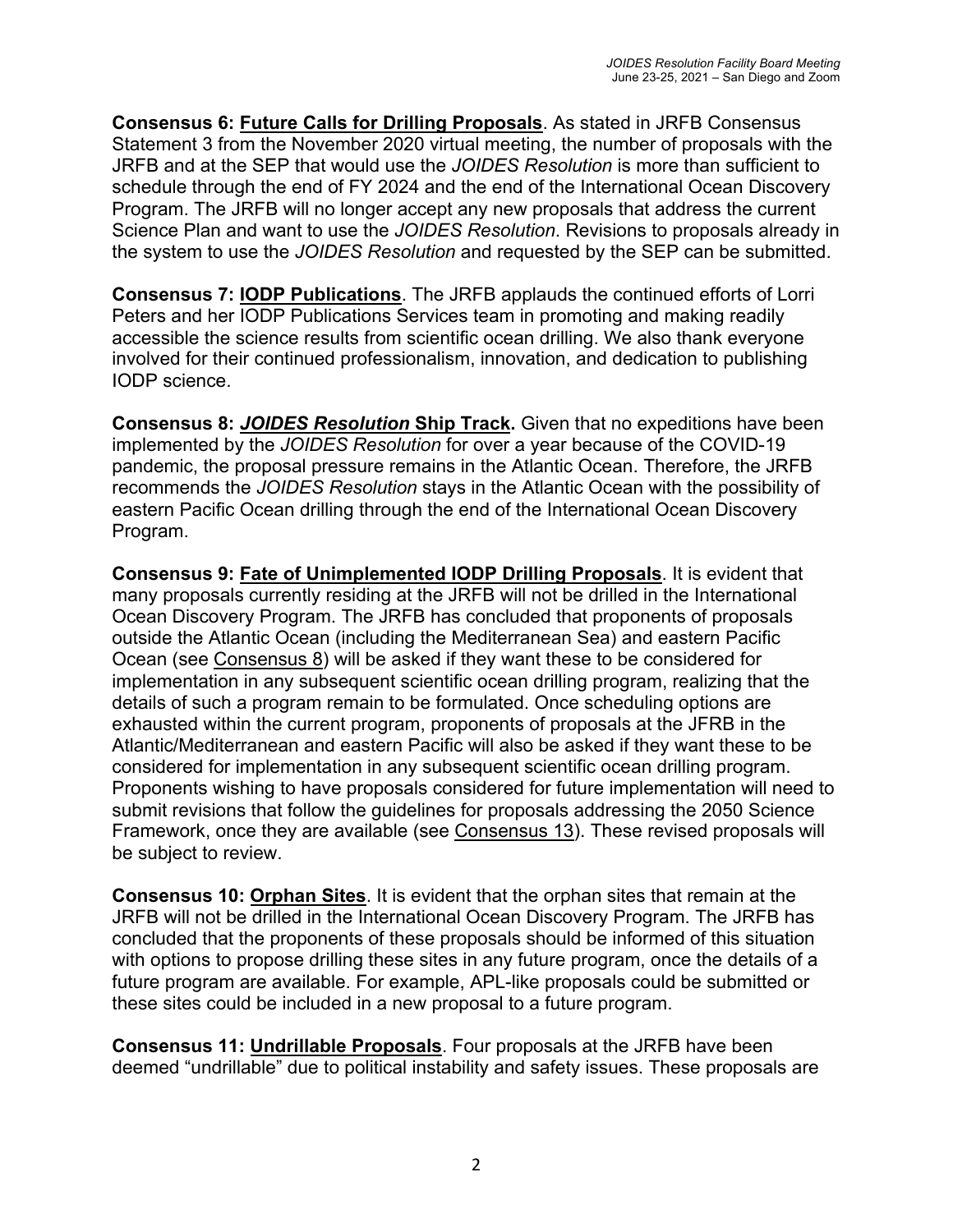549, 595, 724, and 778. The proponents will be informed that these proposals will not be drilled during the International Ocean Discovery Program.

**Consensus 12: Data Repository**. The IODP currently maintains critical legacy databases of seismic reflection and refraction data, bathymetry, other geophysical datasets, downhole borehole data, and core data that must be maintained and made available to the scientific community beyond the current IODP. The Science Support Office (SSO) maintains the IODP website, proposal submissions, and proposal review history, as well as site characterization data including all sites that have been approved by EPSP. The JRFB considers the preservation of these data to be of paramount importance for transitioning into any future new phase of scientific ocean drilling. The JRFB considers it critical that firm plans for the maintenance of these data and further provision of access (including site characterization data currently on "Hold") to these data be developed.

**Consensus 13: 2050 Science Framework Proposal Guidelines**. The JRFB supports the formulation of a working group to develop draft guidelines for proposals that will address the 2050 Science Framework, building on the JRFB WG-SFP report (see Consensus 2). The JRFB thanks Charna Meth, Lisa McNeill, and Ken Miller for agreeing to serve on this working group.

**Consensus 14: Carbon Sequestration**. The JRFB extends sincere thanks to David Goldberg for his presentation on carbon sequestration opportunities for scientific ocean drilling. The JRFB recognizes that these opportunities could facilitate new partnerships and have implications for engineering requirements for any new U.S. non-riser scientific ocean drilling vessel.

**Consensus 15: Community Input**. The JRFB is very grateful to the international scientific ocean drilling community for the large number of responses to the Request for Information that was sent out after the November 2020 JRFB meeting. The information has already been used to inform the JRFB WG-SFP report (see Consensus 2) and is being used to inform engineering requirements for any new U.S. drilling vessel. It is anticipated that future community input will be needed as the details of transitioning from the International Ocean Discovery Program to a next phase of scientific ocean drilling become clearer.

**Consensus 16:** *JOIDES Resolution* **Operations beyond 2024**. The JRFB encourages NSF and the JRSO to explore possibilities for extending the *JOIDES Resolution* beyond 2024 so as to minimize any gap in operations as a new U.S. drill ship is developed. This is important to keep scientific ocean drilling community interest high and in developing new approaches to and partnerships in addressing our science.

**Consensus 17: JRFB Meeting Organization.** The JRFB congratulates and thanks the Science Support Office at Scripps for organizing the hybrid June 2021 JRFB meeting. The meeting was run incredibly well and allowed for very good discussion of the issues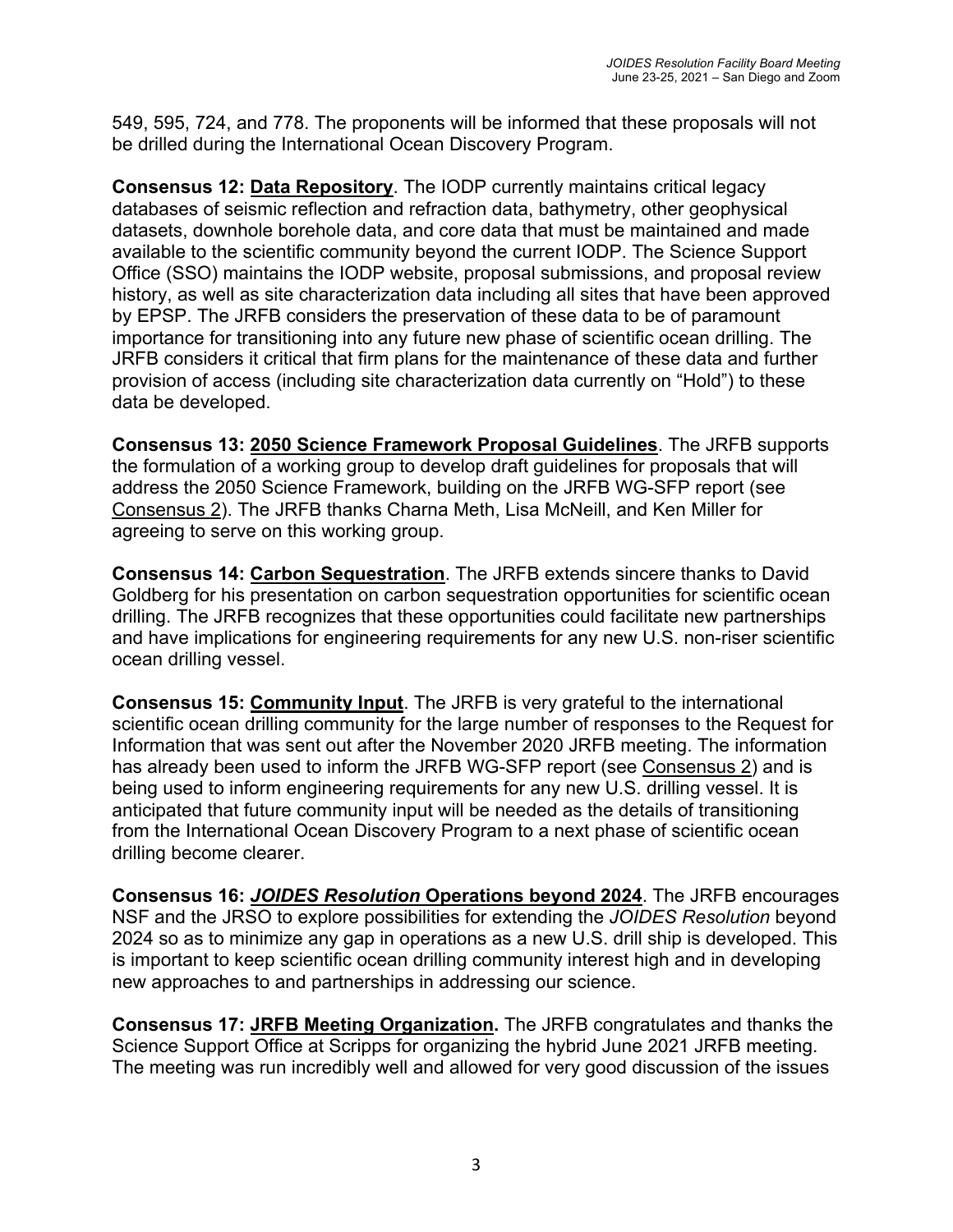that had to be resolved. The JRFB could not have discharged its duties without such an efficient and well-run meeting.

**Consensus 18: Leanne Armand**. The JRFB has missed ANZIC Program Scientist Leanne Armand at this meeting and looks forward to her resuming her participation. We send our very best wishes to her for an expedient return to full health.

**Consensus 19: Steve Bohaty**. The JRFB is extremely grateful to Steve Bohaty for his excellent service to the *JOIDES Resolution* Facility Board and the International Ocean Discovery Program over the last three years. Steve's experience with ocean drilling and his attention to the details of operational, scientific, and administrative issues addressed by the JRFB have had a strong positive impact on the program. On behalf of an appreciative international scientific ocean drilling community, we acknowledge the contributions you have made and thank you for your service.

**Consensus 20: Dirk Kroon**. The JRFB extends heart-felt thanks to Dirk (Dick) Kroon for his vision and leadership as IODP Forum Chair as his term ends on 30 September 2021. His dedication to and passion for scientific ocean drilling has been evident through his invaluable contributions to planning a post-IODP future of our science. His ability to ask the difficult questions and reach consensus involving many different stakeholders has been inspiring and his contributions will be felt for many years to come. Thank you, Dick!

**Consensus 21: Bradford Clement**. Brad Clement has been Director of Science Services at the JRSO for 12 years and has successfully navigated some turbulent waters during that time. He has done this with indisputable integrity and the international scientific ocean drilling community has been incredibly fortunate to have him at the helm! As he steps down as director in August 2021, the JRFB applauds and thanks him for his service to our science and our community. We wish him all the very best for the next chapter of his life. Congratulations and thank you, Brad!

**Consensus 22: Mitch Malone**. The JRFB is delighted that Mitch Malone will become the new Director of Science Services at the JRSO in August 2021. We are lucky to have such a gifted individual to fill some big shoes at the JRSO. The JRFB congratulates Mitch on his new position and looks forward to a continuing productive working relationship with the JRSO. Congratulations, Mitch!

**Consensus 23: Clive Neal**. The JRFB and the entire scientific ocean drilling community are extremely grateful to Clive Neal for his stellar service to the *JOIDES Resolution* Facility Board and the International Ocean Discovery Program, both as a JRFB member and, more recently, as JRFB Chair. Clive's enthusiasm for, and insights into, supporting scientific ocean drilling have contributed significantly both to the recent successes of the present program and to building the strong foundation that has been laid for scientific ocean drilling's future. Clive's ability to lead the JRFB through rapidly changing conditions while remaining positive and focused on long-term goals has been essential to maintaining progress during the challenges of the COVID-19 pandemic. On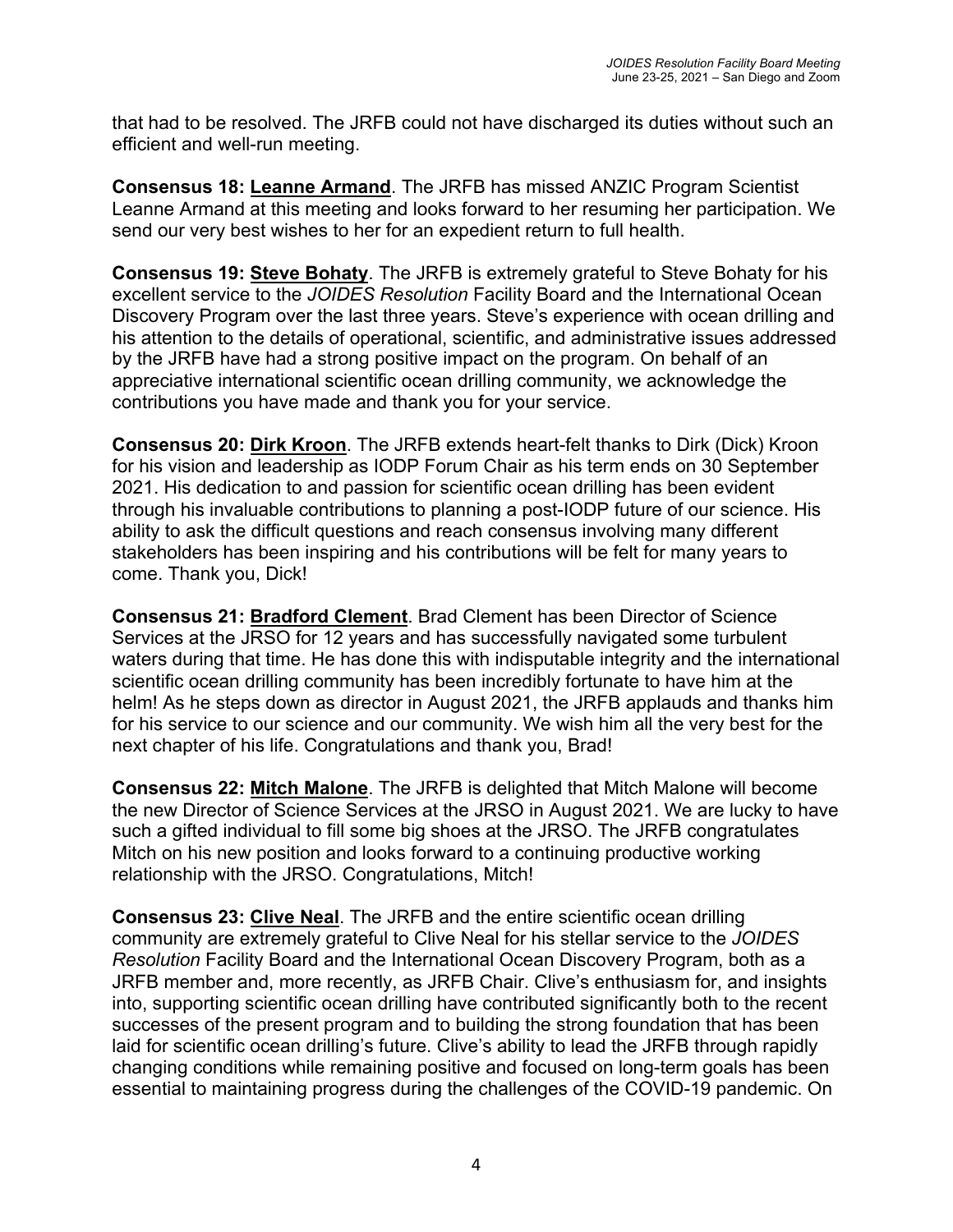behalf of an international scientific ocean drilling community that has benefited tremendously from your service, we thank you for your efforts and wish you all success in your future innovative endeavors.

## **Action Items**

**Action Item 1: JRFB Working Group on Science Framework Proposal (JRFB WG-SFP) Report**. This report should be placed on the IODP website and sent to the EFB, CIB, and all PMOs. Action by: SSO

**Action Item 2:** *JOIDES Resolution* **Second Post-Expedition Meeting Proposals**. The JRFB Chair will formulate a working group to review second post-expedition meeting proposals that will be forwarded by the JRSO. Action by: Incoming JRFB Chair

**Action Item 3: Fate of Unimplemented IODP Drilling Proposals**. The JRFB Chair will write to the proponents of proposals at the JRFB of the mechanism for transitioning unimplemented science to any future program. Action by: Incumbent JRFB Chair

**Action Item 4: Orphan Sites**. The JRFB Chair will write to the proponents of expeditions with orphan sites at the JRFB to inform them that these sites will not be drilled in the International Ocean Discovery Program. Action by: Incumbent JRFB Chair

**Action Item 5: Undrillable Proposals**. The JRFB Chair will write to the proponents of Proposals 549, 595, 724, and 778 to inform then that these sites will not be drilled in the International Ocean Discovery Program. Action by: Incumbent JRFB Chair

**Action Item 6: Virtual Expedition Working Group**. The JRFB Chair will formulate a working group to explore the scope and requirements for developing Virtual Expeditions that could occur in any new phase of scientific ocean drilling. This working group will coordinate with the USAC Legacy Data Working Group and J-DESC. Action by: Incoming JRFB Chair

**Action Item 7: Proposals at JRFB**. The JRFB Chair will write to proponents of proposals outside the Atlantic/Mediterranean and eastern Pacific at the JRFB informing them that these proposals will not be drilled during IODP and informing them of the process for transitioning their proposals to a new phase of scientific ocean drilling. Action by: Incumbent JRFB Chair